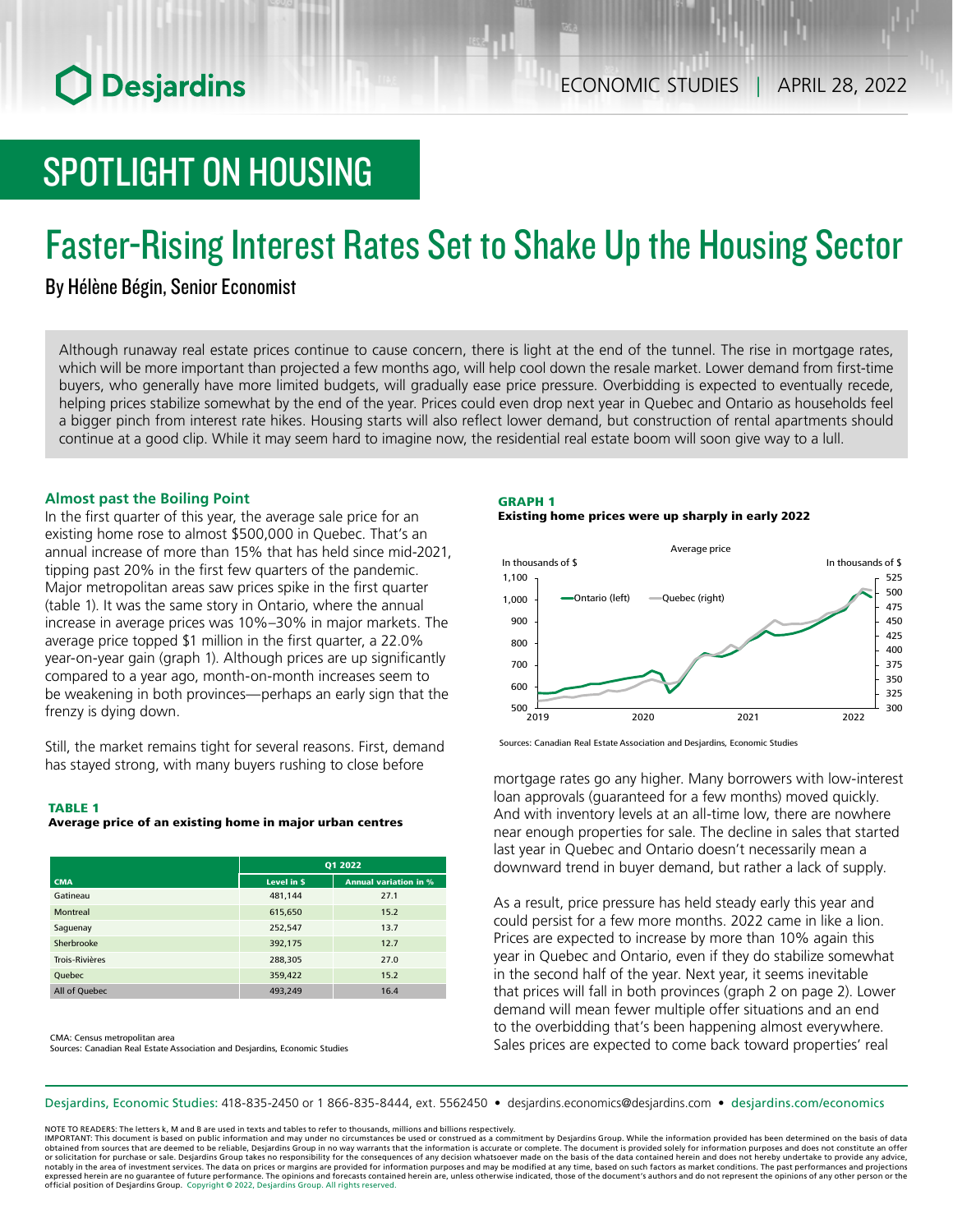#### GRAPH 2

Existing home prices are expected to fall in 2023



Sources: Canadian Real Estate Association and Desjardins, Economic Studies

value, i.e., lower than the peak prices we saw at the height of the frenzy. Some parts of Quebec will be hit hard, including the Island of Montreal and neighbouring areas as well as parts of the Eastern Townships that saw more overbidding. Most other markets won't see price declines next year. In Ontario, many urban areas will be vulnerable to falling prices in 2023. A number of factors will lower housing demand, although in the short term we don't expect much change in inventory.

### **Fewer First-Time Buyers**

Rising borrowing costs will slowly pare down the number of potential buyers, especially younger buyers who will be harder hit by eroding affordability. Last year, first-time buyers accounted for nearly half of residential sales in Canada. This group will be less active, marking a turning point for the resale market. According to its latest budget, the federal government will introduce a tax‑free First Home Savings Account and double the home buyers' tax credit. Buyers will be able to contribute up to \$8,000 per year, with an overall cap of \$40,000. This measure won't take effect until 2023, so it may take some time to have an impact on the market. In the short term, home ownership could be a big reach for many. The fact that first-time buyers will be less active will inevitably ease price pressure since there are more of them than experienced home buyers and investors (box on page 3). Prices are expected to fall next year as households feel a bigger pinch from interest rate hikes. This time, it won't be a soft landing—though it won't be so hard it triggers a serious price correction. Everything will hinge on the biggest risk, which is how far and how quickly borrowing costs rise.

### **How High Will Mortgage Rates Go?**

It's hard to imagine a lull in the resale market after the pandemicdriven overheating we've seen. However, higher interest rates will make the difference. Fixed mortgage rates started to inch up last fall in response to investor inflation expectations on the bond market. Rates have risen higher of late and will continue to over the coming quarters. Effective rates on mortgages with a term of five years or more will likely exceed 4% soon, which is around double the prevailing rate at the height of the pandemic

(graph 3). Given today's high housing prices, this will limit the number of new buyers on the market. Existing homeowners will feel the effect when their mortgage matures if there's a big difference between their initial rate and the rate available at renewal.

#### GRAPH 3





Sources: Bank of Canada and Desjardins, Economic Studies

Variable mortgage rates will soar and are expected to be close to 4% by the end of 2022 as the Bank of Canada (BoC) quickly raises its key interest rate. In Canada, inflation hit 6.7% in March, a level not seen since the early 1990s. The BoC will therefore have to respond more forcefully. It began raising rates in March with a 25-point hike, followed by a 50-point increase on April 13. The BoC's overnight rate began the year at a low of 0.25% and is now expected to end the year above 2%. Variable mortgage rates reflect each uptick in interest rates, but monthly payments remain the same for many borrowers. However, more of their payments are applied to interest and less to repaying the principal. As such, they'll need to refinance more of their mortgage at renewal. Rising fixed and variable rates will be felt by current homeowners, but even more so by first-time buyers who will be facing much larger monthly payments (graph 4).

### GRAPH 4 Monthly payments are rising on new mortgages



\* Based on a home purchased at the average price with a 20% down payment and a 25-year amortization. Sources: Bank of Canada, Canadian Real Estate Association and Desjardins, Economic Studies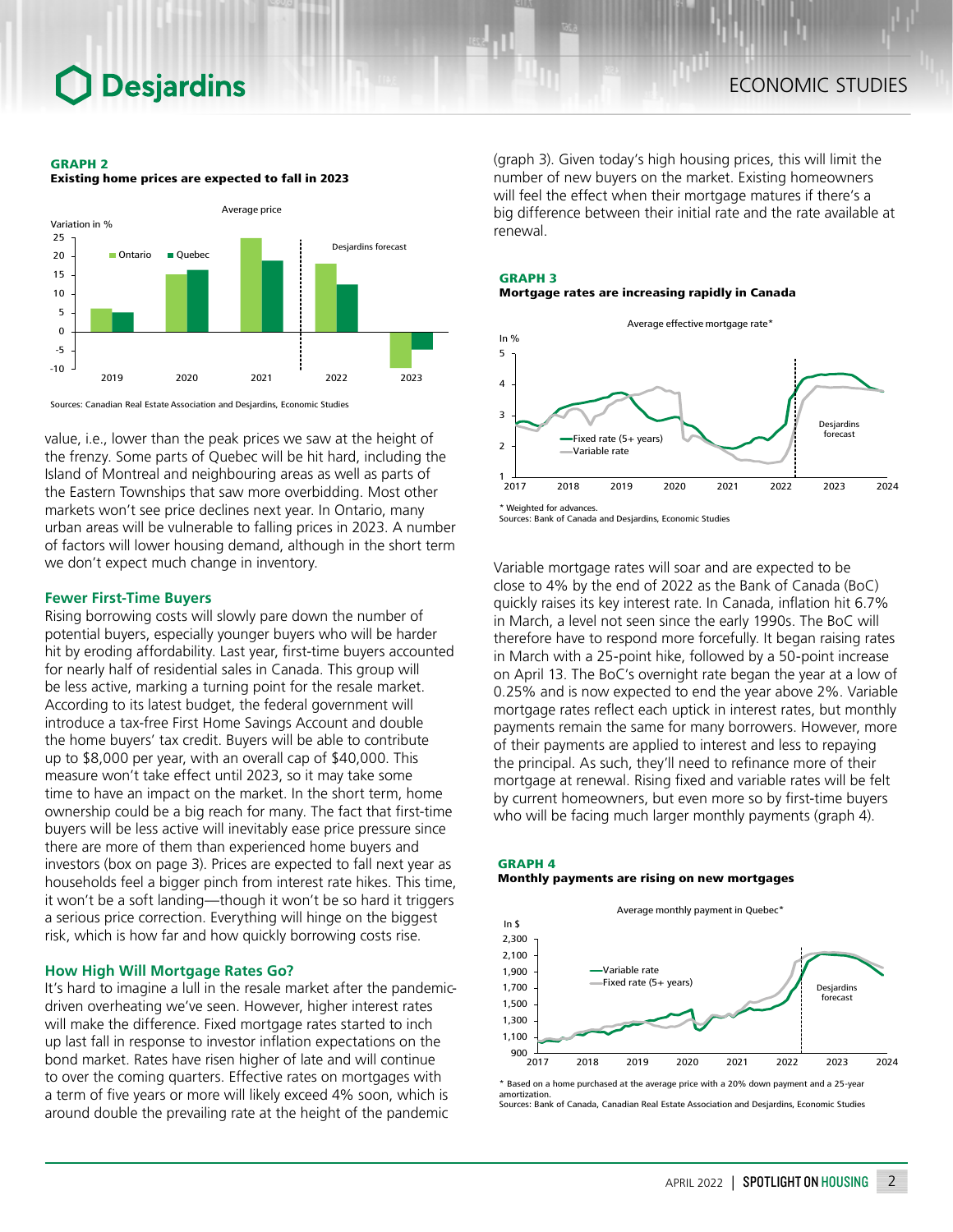# **Desjardins**

### **BOX**

### **Investors in the Government's Crosshairs**

Investors have been exacerbating the price surge since the start of the pandemic, but that could change next year. Investors were counting on properties appreciating fast so they could sell them for a profit. Once prices stabilize and start to fall after, investor perceptions could sour. Investors could then be tempted to sell some of their properties and cash out the gains they've made over the past few years. In Toronto, a quarter of all homes belong to investors who own multiple properties. Starting January 1, 2023, the federal government will change the tax rules for anyone selling real estate that they've owned for less than 12 months, whether for personal or rental use. Instead of being treated as a capital gain and taxable at 50%, it will be considered business income and taxed at 100%. This won't change anything for professional flippers, but it will make a difference for private buyers.

In addition, the federal government will bar foreigners from buying property for two years. Most real estate investors are Canadian, however, and non-residents have only a marginal influence on the market. In Ontario, the tax levied on foreign investors who buy residential property recently rose from 15% to 20% and its application, previously limited to the Golden Horseshoe region, was expanded across the province. It remains to be seen whether these measures will affect the number of residential real estate investors in the market. But we do know the end of fast-rising prices could curb enthusiasm for speculative buying and, in turn, housing demand.

More households could have trouble qualifying because of the federal government mortgage stress test. Borrowers must now qualify using either the rate offered by their lender plus 2% or 5.25%, whichever is higher. Since mortgage rates are going up, the minimum qualifying rate could be more than 5.25%.

High household debt makes homeowners more vulnerable to rising interest rates than they were in past cycles. However, record low unemployment of 4.1% in Quebec and 5.3% in Ontario, as well as high savings rates, are mitigating downside risks to the housing market (graph 5). Many households have a bigger financial cushion post-pandemic and will be able to make higher mortgage payments by dipping into their savings. Still, some borrowers have less leeway and could have trouble paying off their debt.

#### GRAPH 5





Sources: Institut de la statistique du Québec and Desjardins, Economic Studies

### **New Construction Falters**

Despite the severe housing shortage, housing starts slowed in the first quarter of this year (table 2). Higher building costs, supply problems, and the scarcity and cost of land in urban areas will mean less activity after a big 2021 (graph 6). Housing starts are down sharply in urban centres of all sizes in Quebec. And yet the decline is more pronounced in small towns of fewer than 50,000 inhabitants. Last year, these towns saw a housing boom as the pandemic drove many households out of main centres.

#### TABLE 2

#### Single-family housing starts have already dropped

|                                             | Q1 2022       |                              |  |  |
|---------------------------------------------|---------------|------------------------------|--|--|
| <b>CMA</b>                                  | <b>Number</b> | <b>Annual variation in %</b> |  |  |
| Gatineau                                    | 129           | $-1.5$                       |  |  |
| <b>Montreal</b>                             | 330           | $-46.6$                      |  |  |
| Quebec                                      | 217           | $-24.9$                      |  |  |
| Saguenay                                    | 45            | 36.4                         |  |  |
| Sherbrooke                                  | 82            | $-33.9$                      |  |  |
| <b>Trois-Rivières</b>                       | 31            | $-26.2$                      |  |  |
| Province (centres with 10,000+ inhabitants) | 1,091         | $-36.9$                      |  |  |

CMA: Census metropolitan area

Sources: Canada Mortgage and Housing Corporation and Desjardins and Desjardins, Economic Studies

#### GRAPH 6

#### Housing starts are expected to return to more "normal" levels in Quebec

Housing starts



Sources: Canada Mortgage and Housing Corporation and Desjardins, Economic Studies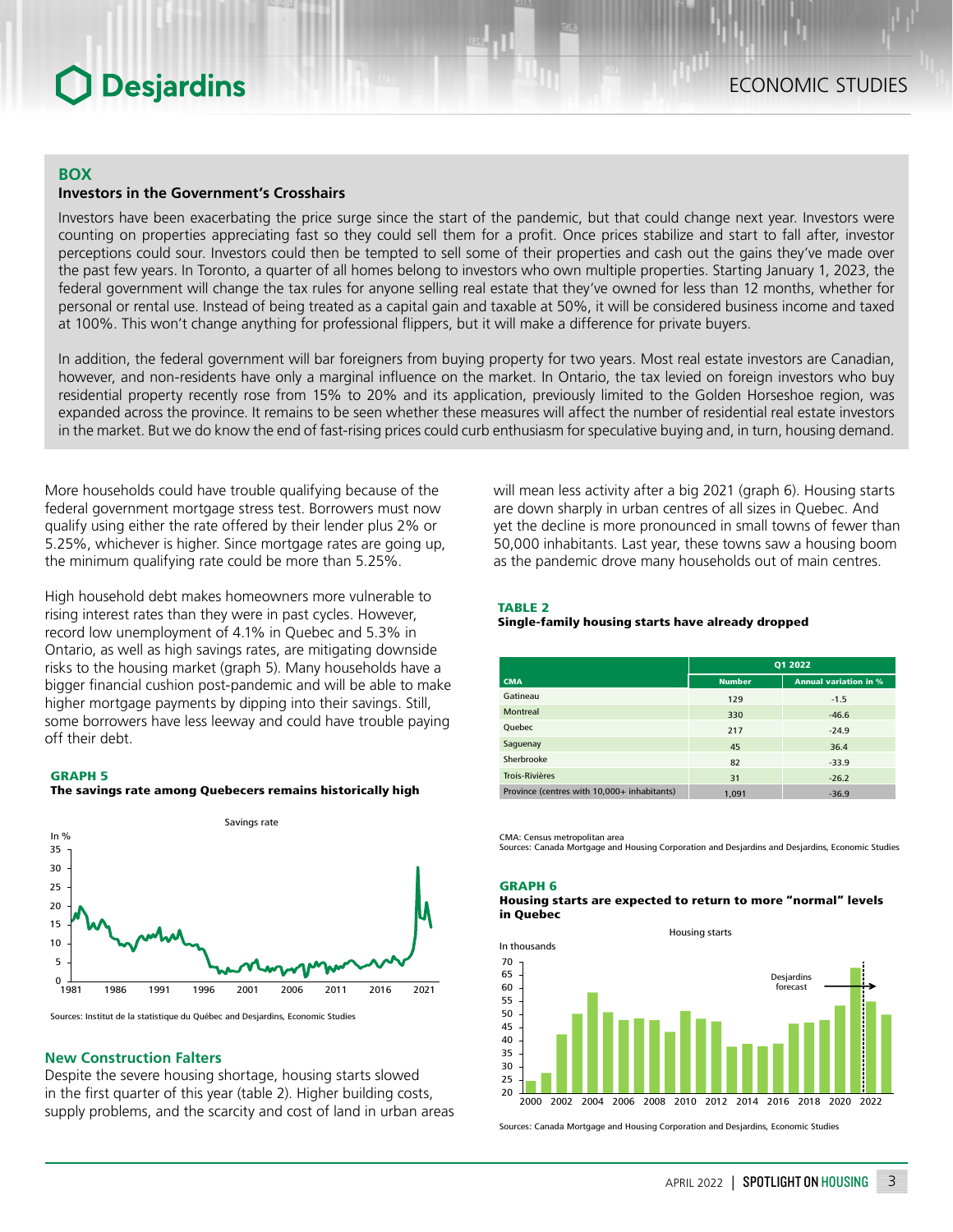# Desjardins  $\bigcap$

Now, rising interest rates will accelerate the decline in housing starts, which could be down nearly 40% this year (table 3 on page 5). Rental housing starts, on the other hand, should stay on pace. Low vacancy rates in most Quebec and Ontario markets (graph 7), along with higher barriers to ownership and more immigration, will increase demand for rental housing.

### GRAPH 7





Sources: Canada Mortgage and Housing Corporation and Desjardins, Economic Studies

In a [study](https://www.apchq.com/download/b54a1aed2c9b5500eb50e946dc5649f422b3bee9.pdf) (in French only) published in April, the APCHQ (Quebec home builders' association) estimated that the province needs another 15,000 private rental apartments and 37,000 social housing units right now. An injection of public funds to build additional housing should kickstart new rental projects. But given the construction timelines on large projects, the housing shortage for more vulnerable households could persist for some time to come.